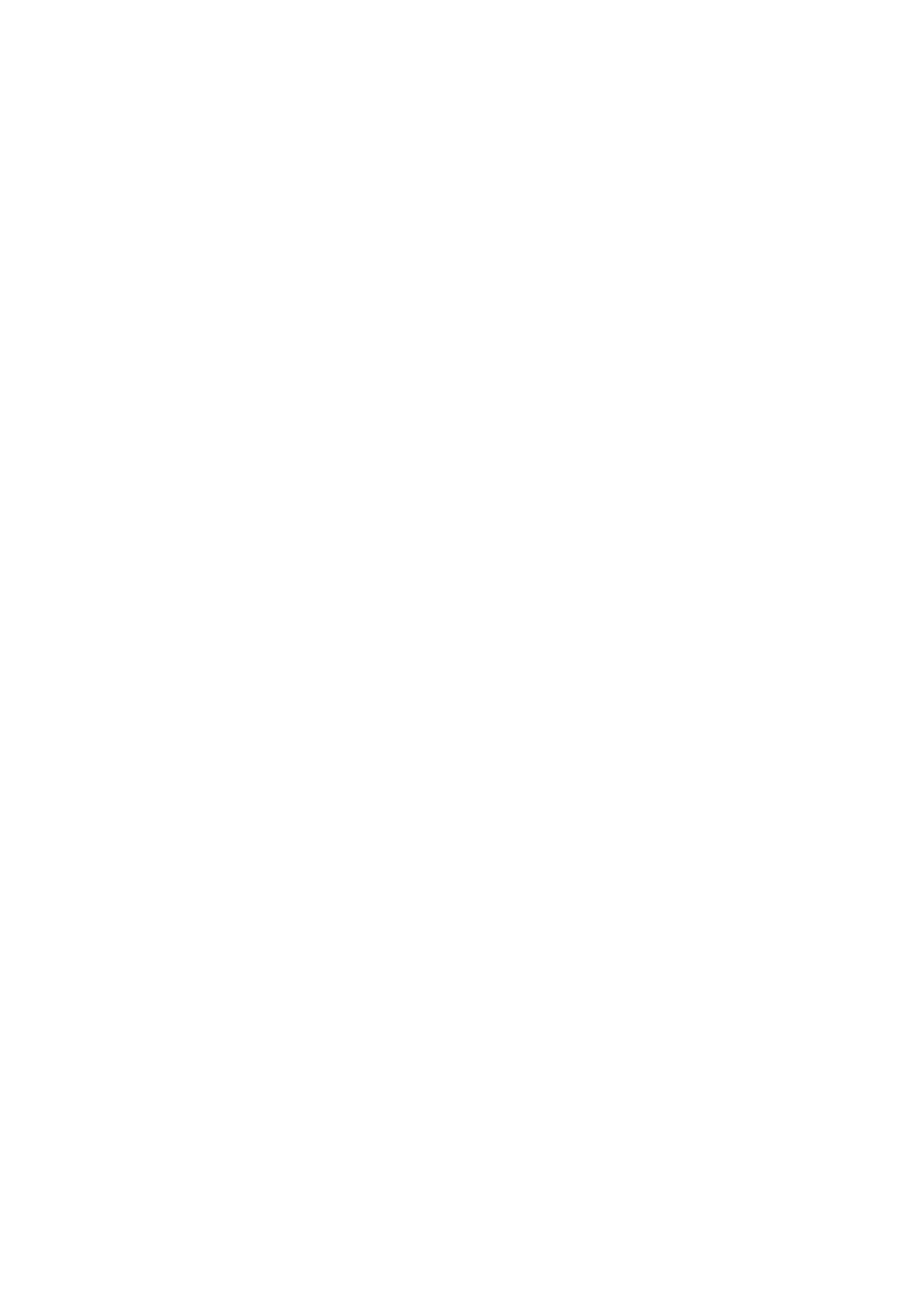## The trend in US 363 Bankruptcy Sales and points of interest for the European Market

by Michele Michaelis & Carren Shulman

 $\blacksquare$  ince the onset of the worldwide financial crisis, the nature and structure of Chapter 11 bankruptcies in the U.S. has changed, creating opportunities for foreign companies and investors to expand their footprint or break into the market. Historically, Chapter 11 debtors took advantage of the breathing room offered by the bankruptcy process to either restructure debt or sell assets over time. Today, the once frowned upon immediate sale following a filing has become the norm largely due to economic conditions: (i) lack of liquidity creating a cash crunch, (ii) increased bank regulation/oversight stymying bank lending, (iii) rise of non-traditional lenders who place greater restrictions on management's freedom to exercise business judgment, and (iv) opportunity for consolidation. Chapter 11 debtors now enter bankruptcy with: (i) a pre-packaged/pre-negotiated plan supported by its secured creditors, (ii) a proposed sale of substantially all assets, and/or (iii) a "new" loan or agreement with secured lenders to use cash only short-term, requiring a quick sale or liquidation. The sale process is quick, but open to any bidder who meets the qualifications set and therefore presents a great opportunity for foreign buyers.

**363 Sale Benefits:** The sale of assets described above is typically governed by Section 363 of Title 11, Chapter 11 of the United States Code (the "Code"). The hallmark of a "363 Sale" is the ability to sell assets free and clear of liens, claims and encumbrances on an expedited basis providing the buyer with a court order protecting it from future liabilities, provided the sale is properly documented.

**The Process:** Bid procedures establish: who may qualify as a prospective buyer, required deposits, due diligence review rights, minimum and overbid amounts, due dates for submission of a qualified bid, and the auction process, among other things. An existing foreign secured lender may "credit bid" its own secured debt towards the purchase, though additional investment will be necessary to cover the costs of a bankruptcy process (e.g. professional fees and administrative

**"Sales are never without risk, even sales that are free and clear of liens, and therefore any prospective buyer should consult professionals knowledgeable in the 363 sale process."**

costs during bankruptcy). An interested buyer may seek to become the "stalking horse bidder", or benchmark bid and asset purchase agreement ("APA") against which all other competing bidders will be measured. A stalking horse typically is selected before bankruptcy so the debtor may enter bankruptcy with a buyer and "floor" price, and usually affords the stalking horse compensation if they are not ultimately the successful bidder. Alternatively, an interested purchaser may submit a qualified bid and attend the auction. Foreign buyers will, of course, need to address any regulatory or legal issues associated with owning the assets prior to closing, preferably during the diligence process. Also limited "outs" should be drafted in the form of proposed APA.

**Timing:** The 363 sale process is quick; potentially occurring in less than 1-3 months, from approval of the bid procedures to the court's entry of a sale order following an auction. An interested buyer must quickly evaluate the market and industry players, identify potentially appealing distressed assets (a buyer need not offer to buy all assets; the sale may be piecemeal), synergies that could be gained, and operational nuisances, as well as assess license rights, existing debtor contracts it wishes to have assigned including termination clauses, and employees needed for a transition. Due diligence is often access to a virtual document room with all of the debtor's documents, along with access to the debtor's investment banker or financial advisor who can answer questions, and potentially interviews with management/key employees, all of which need to occur within the tight time frame. Foreign buyers must also be cognizant of the political climate as transactions have fallen through based on regulatory restrictions that require time for approval. For example, the U.S. government can stop sales of U.S. assets on the grounds of national security. Although not mandatory, a review is conducted by the Committee on Foreign Investments in the U.S. (CFIUS), which has the authority to unwind transactions. Reviews can take 30-90 days, so it is critical to engage with CFIUS early.